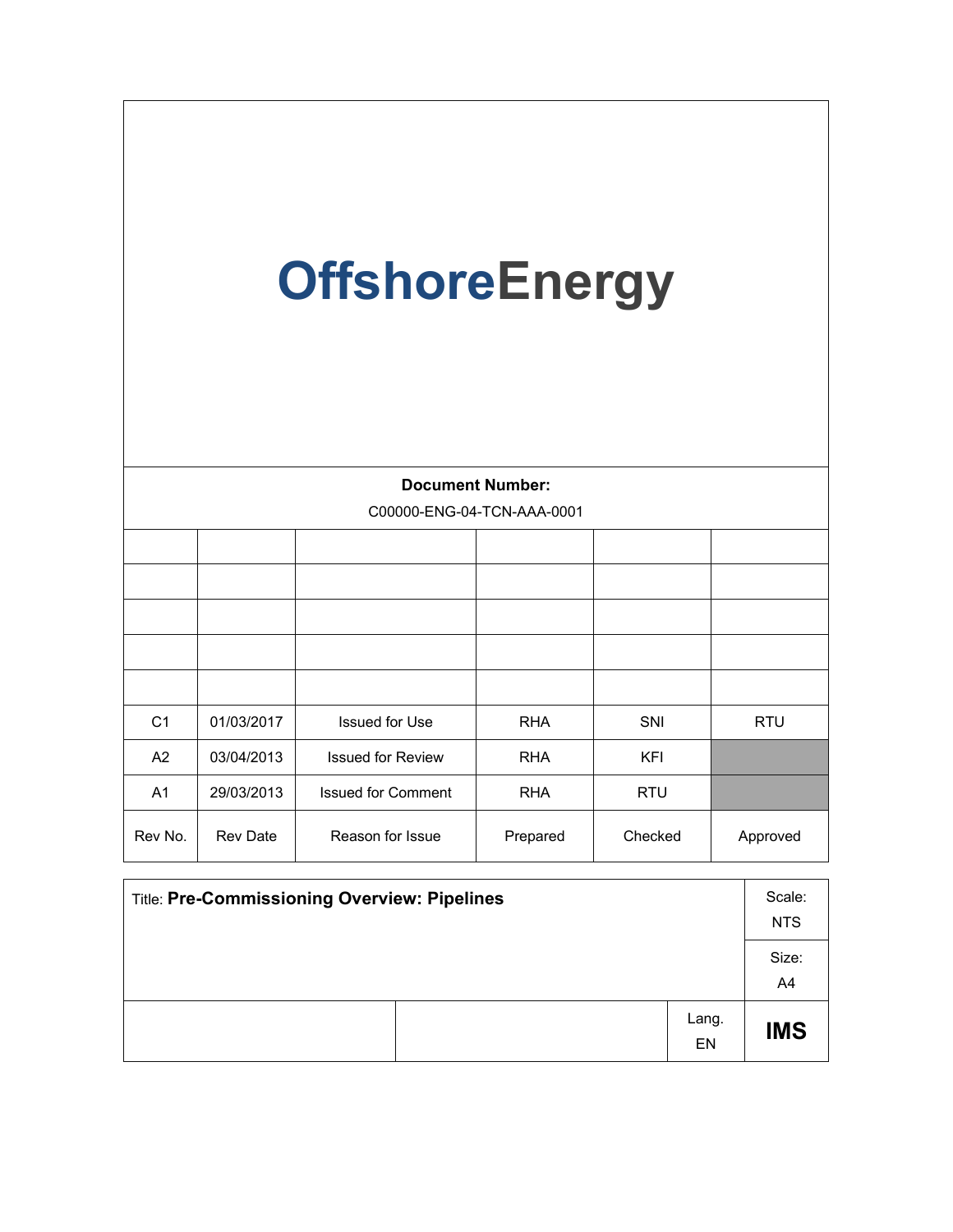|                                        |                                                  | <b>OffshoreEnergy</b>                                                                                                                                                                                                             |                    |                   |
|----------------------------------------|--------------------------------------------------|-----------------------------------------------------------------------------------------------------------------------------------------------------------------------------------------------------------------------------------|--------------------|-------------------|
|                                        | Doc Title: Pre-Commissioning Overview: Pipelines |                                                                                                                                                                                                                                   |                    |                   |
|                                        | Document. No: C00000-ENG-04-TCN-AAA-0001         | Rev: C1                                                                                                                                                                                                                           | Date: 01/03/2017   | Page: 2 of 19     |
|                                        |                                                  | <b>REVISION RECORD SHEET</b>                                                                                                                                                                                                      |                    |                   |
| Revision                               | Reason for Change                                | Page Number(s)                                                                                                                                                                                                                    |                    | <b>DCN Number</b> |
|                                        |                                                  |                                                                                                                                                                                                                                   |                    |                   |
|                                        |                                                  |                                                                                                                                                                                                                                   |                    |                   |
|                                        |                                                  |                                                                                                                                                                                                                                   |                    |                   |
|                                        |                                                  |                                                                                                                                                                                                                                   |                    |                   |
|                                        |                                                  |                                                                                                                                                                                                                                   |                    |                   |
|                                        |                                                  |                                                                                                                                                                                                                                   |                    |                   |
|                                        |                                                  |                                                                                                                                                                                                                                   |                    |                   |
|                                        |                                                  |                                                                                                                                                                                                                                   |                    |                   |
|                                        |                                                  |                                                                                                                                                                                                                                   |                    |                   |
|                                        |                                                  |                                                                                                                                                                                                                                   |                    |                   |
|                                        |                                                  |                                                                                                                                                                                                                                   |                    |                   |
|                                        |                                                  |                                                                                                                                                                                                                                   |                    |                   |
|                                        |                                                  |                                                                                                                                                                                                                                   |                    |                   |
|                                        |                                                  |                                                                                                                                                                                                                                   |                    |                   |
|                                        |                                                  | <b>DISTRIBUTION AND CONTROL STATUS</b>                                                                                                                                                                                            |                    |                   |
| <b>Document Control</b>                |                                                  | <b>Distribution</b>                                                                                                                                                                                                               | <b>Copy Number</b> |                   |
| Controlled                             |                                                  |                                                                                                                                                                                                                                   |                    |                   |
| Uncontrolled                           |                                                  |                                                                                                                                                                                                                                   |                    |                   |
| <b>COPYRIGHT &amp; CONFIDENTIALITY</b> |                                                  | The information contained within this document is provided for the sole use of OFFSHORE ENERGY GROUP AND ITS<br>COMPANIES personnel, authorised clients and subcontractors. All rights are reserved. No part of this document may |                    |                   |

be reproduced, stored in a retrieval system or transmitted in any form or by any means, electronic, magnetic tape, mechanical, photocopying, recording or otherwise without permission from OFFSHORE ENERGY GROUP. Printed copies of this document are considered as uncontrolled.

> Registered as Offshore Energy UK Limited in England, Company No. 07936973 **E** info@oel-uk.com **W** www.oel-uk.com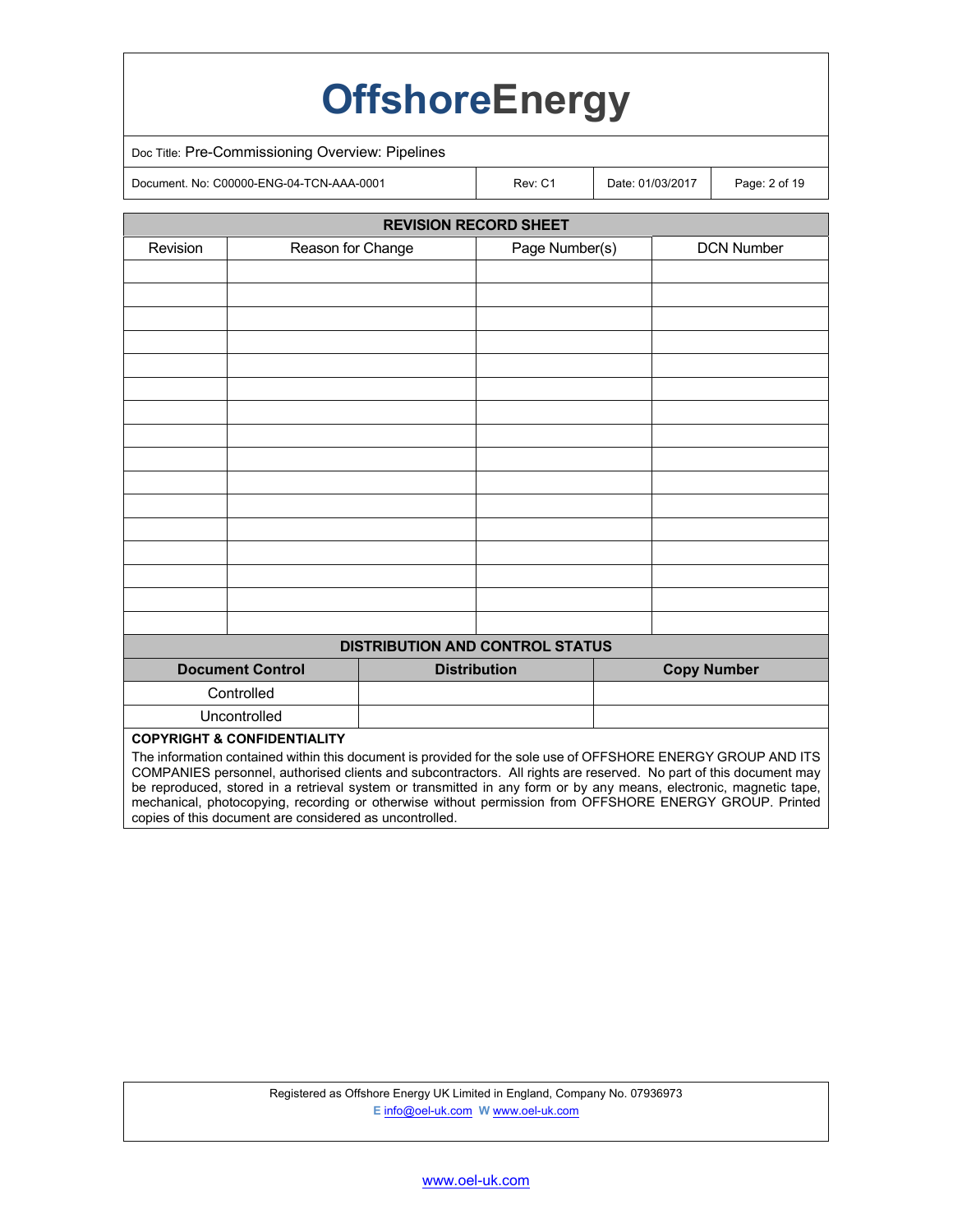# **OffshoreEnergy**

| Doc Title: Pre-Commissioning Overview: Pipelines |         |                  |               |  |
|--------------------------------------------------|---------|------------------|---------------|--|
| Document, No: C00000-ENG-04-TCN-AAA-0001         | Rev: C1 | Date: 01/03/2017 | Page: 3 of 19 |  |

# **INDEX**

| 1                                                       | <b>SCOPE AND PURPOSE</b>                                                                                                                                                                           | 4                                    |
|---------------------------------------------------------|----------------------------------------------------------------------------------------------------------------------------------------------------------------------------------------------------|--------------------------------------|
| $\mathbf{2}$                                            | <b>REFERENCE DOCUMENTS</b>                                                                                                                                                                         | 4                                    |
| 3                                                       | <b>DEFINITIONS</b>                                                                                                                                                                                 | 4                                    |
| 3.1<br>3.2                                              | <b>PROJECT SPECIFIC TERMS</b><br><b>ABBREVIATIONS</b>                                                                                                                                              | 4<br>4                               |
| 4                                                       | <b>PRE-COMMISSIONING OVERVIEW</b>                                                                                                                                                                  | 5                                    |
| 5                                                       | <b>GENERAL</b>                                                                                                                                                                                     | 5                                    |
| 6                                                       | <b>COMMON PIPELINE PRE-COMMISSIONING TERMINOLOGY</b>                                                                                                                                               | 6                                    |
| 6.1<br>6.2<br>6.2.1<br>6.2.2<br>6.2.3<br>6.2.4<br>6.2.5 | <b>PIGGING OPERATIONS SUMMARY</b><br><b>FLOODING / FILLING SCENARIO</b><br>Cleaning<br>Gauging<br><b>Gauge Plate Condition Monitoring System</b><br><b>Calliper Pigs</b><br><b>Smart Gauge Pig</b> | 6<br>9<br>10<br>11<br>11<br>12<br>12 |
| $\overline{7}$                                          | PIPELINE PRE-COMMISSIONING OPERATIONS                                                                                                                                                              | 12                                   |
| 7.1<br>7.1.1<br>7.2<br>7.3<br>7.4                       | <b>FLOODING, CLEANING AND GAUGING</b><br>Topside / vessel-based flooding spread<br><b>HYDRO-TESTING</b><br><b>LEAK TESTING</b><br><b>DEWATERING, CONDITIONING AND DRYING</b>                       | 13<br>13<br>15<br>17<br>18           |
|                                                         |                                                                                                                                                                                                    |                                      |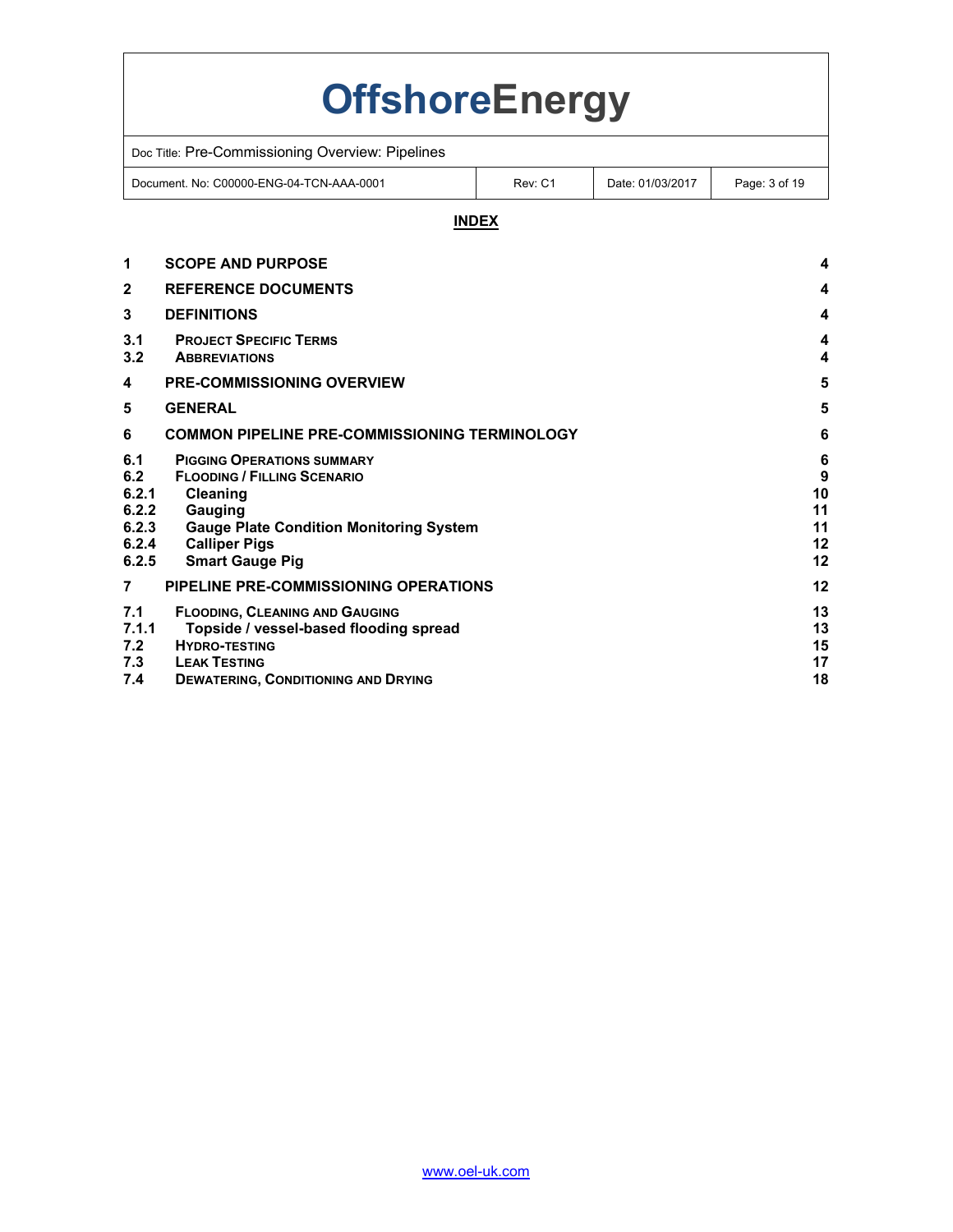| <b>OffshoreEnergy</b>                            |         |                  |               |  |  |
|--------------------------------------------------|---------|------------------|---------------|--|--|
| Doc Title: Pre-Commissioning Overview: Pipelines |         |                  |               |  |  |
| Document, No: C00000-ENG-04-TCN-AAA-0001         | Rev: C1 | Date: 01/03/2017 | Page: 4 of 19 |  |  |

### **1 SCOPE AND PURPOSE**

This document is a reference tool which describes the technical activities and challenges that can be encountered within pipeline and subsea pre-commissioning projects.

Although the information is not exhaustive, it should work as an aid to assist with decisions about seeking technical expertise and guidance. The company can identify all aspects within pre-commissioning projects to ensure projects are safe, efficient, planned, controlled and managed.

### **2 REFERENCE DOCUMENTS**

| <b>Ref</b> | ⊺itle                               | <b>Document Number</b> |
|------------|-------------------------------------|------------------------|
|            | DNV Submarine Pipeline Systems 2007 | <b>DNV OFS101 2007</b> |

### **3 DEFINITIONS**

#### **3.1 PROJECT SPECIFIC TERMS**

| <b>Term</b>      | <b>Description</b>                                                               |
|------------------|----------------------------------------------------------------------------------|
| <b>Barg</b>      | Bar Gauge                                                                        |
| Company          | Offshore Energy Group and its companies                                          |
| <b>Personnel</b> | Persons working on behalf of the company under contract of employment or service |
| <b>Pinger</b>    | Acoustic pig pingers are fitted to a pig as a location device                    |

#### **3.2 ABBREVIATIONS**

| <b>Abbreviation</b>     | <b>Description</b>                                                                                              |
|-------------------------|-----------------------------------------------------------------------------------------------------------------|
| <b>ASME</b>             | American Society of Mechanical Engineers                                                                        |
| <b>DnV</b>              | Det Norske Veritas                                                                                              |
| <b>FPSO</b>             | Floating Production, Storage And Offloading                                                                     |
| ID                      | Internal Diameter                                                                                               |
| IMS                     | Integrated Management System                                                                                    |
| MEG                     | Monoethylene Glycol                                                                                             |
| <b>OEUKL</b>            | Offshore Energy Group and its companies                                                                         |
| <b>PIG</b>              | Pipeline Internal Gauge                                                                                         |
| <b>PLET<sub>s</sub></b> | <b>Pipeline End Terminations</b>                                                                                |
| <b>PLRs</b>             | Pig launcher / receivers                                                                                        |
| <b>PSIG</b>             | Pounds per square inch absolute (pressure relative to a vacuum rather than the<br>ambient atmospheric pressure) |
| <b>ROV</b>              | <b>Remotely Operated Vehicle</b>                                                                                |
| UV                      | Ultra Violet Light                                                                                              |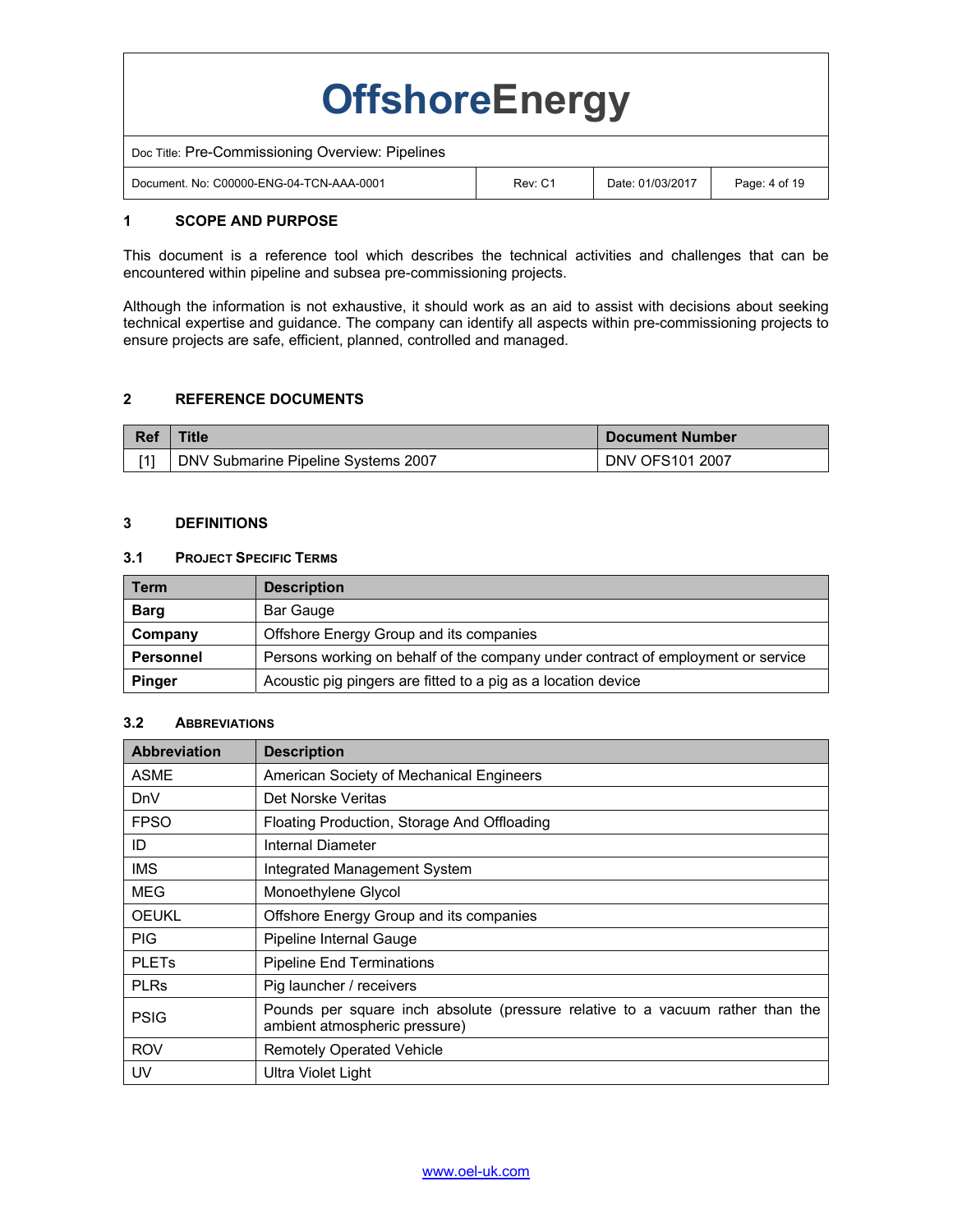| <b>OffshoreEnergy</b>                            |         |                  |               |  |  |
|--------------------------------------------------|---------|------------------|---------------|--|--|
| Doc Title: Pre-Commissioning Overview: Pipelines |         |                  |               |  |  |
| Document, No: C00000-ENG-04-TCN-AAA-0001         | Rev: C1 | Date: 01/03/2017 | Page: 5 of 19 |  |  |

# **4 PRE-COMMISSIONING OVERVIEW**

Pre-commissioning is generally considered to include the preparation and integrity verification of any system or structure upon completion of construction / installation and prior to commissioning.

In relation to subsea pipeline or flow-line systems, these are often laid dry and include the facility to perform pre-commissioning activities. As part of the pipe lay process, the initiation and laydown heads may include suitable connections to allow launch and receipt of pre-loaded pigs. Other systems where pipeline end terminations or similar are installed these also generally allow for the provision and connection of subsea pig launchers and receivers to assist in pre-commissioning.

Pre-commissioning includes all or a combination of operations to allow the pipeline or system to be cleaned, internally gauged, pressure tested and dewatered and / or dried. Sometimes there can be a final operation to prepare the pipeline for product by introducing an 'inert' nitrogen blanket in preparation for hydrocarbon production, however this is often considered to be a commissioning activity. De-commissioning can also be considered within the realms of the pre-commissioning discipline, importantly allowing preparation of existing systems or infrastructure for maintenance, shut-down or preservation.

As in all areas of the oil and gas industry, safety is paramount. Many pre-commissioning activities involve pressure and stored energy in various forms. Chemicals are often used which creates a potentially hazardous environment and work place. Risk assessments are carried out for all activities for pre-commissioning and operations must follow a procedure that is approved by the client. In the event of any deviation or change, the same process must be followed. Barriers at a safe distance and signs to clearly identify the work being performed are a minimum precaution in all cases.

There are numerous descriptions used for generic pre-commissioning methods; however, the information that follows can be used as a guide. Offshore Energy can provide expertise in the area of pre-commissioning and should be contacted for further detailed or technical support.

# **5 GENERAL**

In order to ensure an accurate technical understanding of any pipeline or process system, a number of generally available client or industry supplied key documents should be provided to allow review of the precommissioning activities:

- Client specification / design criteria
- Client scope of services / work
- Client pre-commissioning philosophy
- Client inspection and acceptance criteria
- Pipeline / flow-line design code requirements (e.g. DNV / ASME)
- Location and seasonal environment
- Water depth
- Pipeline dimensions, configuration, profile and alignment
- Tie in details to structures (in line and external)
- Internal diameter details including all components

Offshore Energy can provide technical expertise to allow clients to benefit from the operational advantages of pre-commissioning at every stage of a project. This service can include the preparation or review of key documents in order to achieve safe, compliant and timely project objectives. Our aim is to incorporate client expectations and the requirements of relevant codes in the design / construction programme. Additionally, we endeavour to provide support for any technical challenges. A technical review can be performed to ensure that the pre-commissioning / decommissioning elements are identified or clarified as necessary.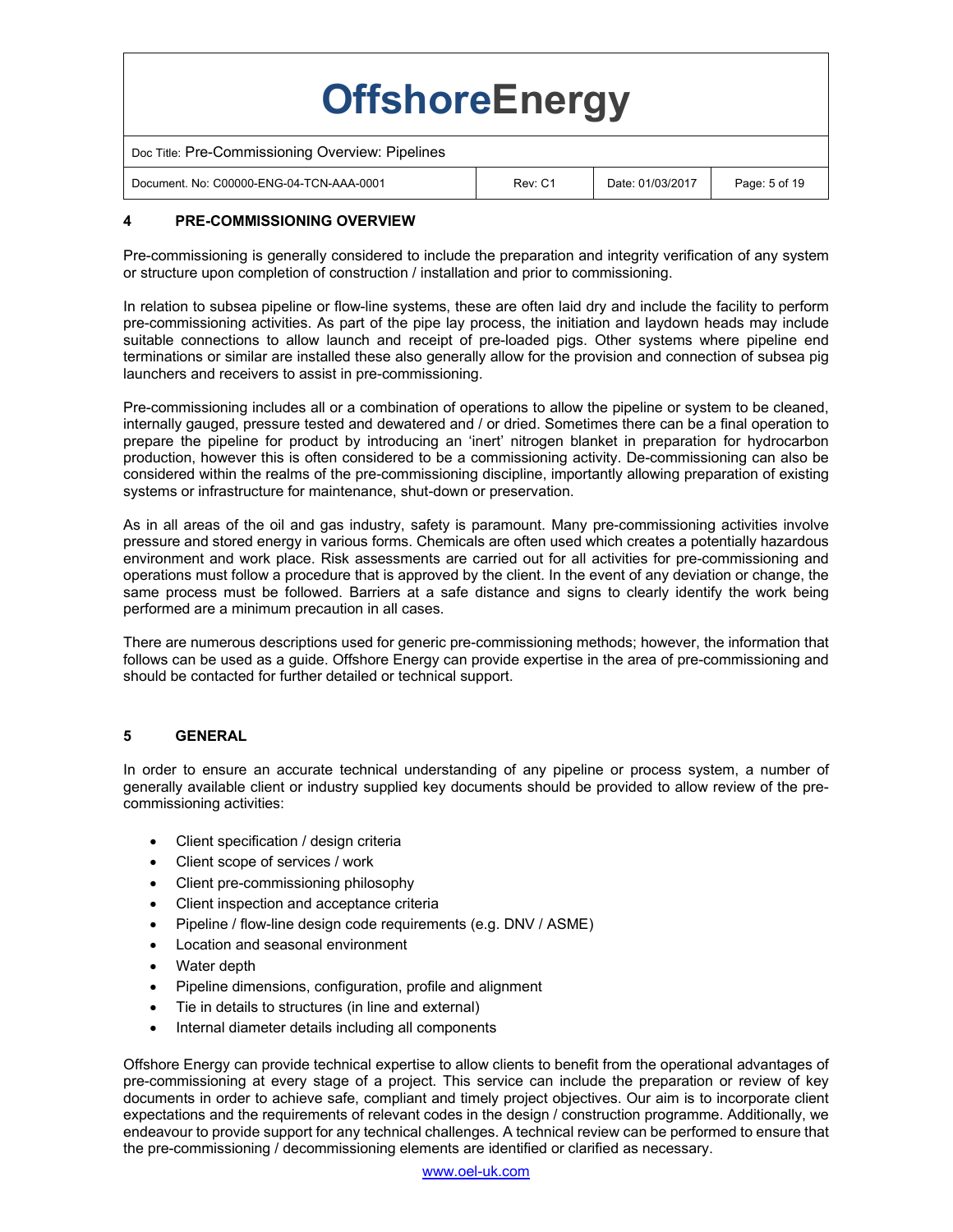# **OffshoreEnergy**

Doc Title: Pre-Commissioning Overview: Pipelines

Document. No: C00000-ENG-04-TCN-AAA-0001 Rev: C1 Date: 01/03/2017 Page: 6 of 19

# **6 COMMON PIPELINE PRE-COMMISSIONING TERMINOLOGY**

- Flooding / filling
- Cleaning
- Progressive cleaning
- Preservation
- Gauging / calliper / internal geometry checking
- Testing / Integrity Testing / Hydrotesting / Pressure Testing / Factory Acceptance Testing
- Leak Testing
- Dewatering
- Conditioning
- Drying
- Nitrogen filling, inerting or purging
- Nitrogen packing
- De-commissioning

# **6.1 PIGGING OPERATIONS SUMMARY**

Many of the above pipeline operations are performed using pipeline internal gauges ("pigs"). Pig design and product choice is highly variable depending on pipeline design (for example, line length, ID changes, bend radius, tees, wyes, and test pressure) and its application or intended use.



The available technologies are extensive and ever-changing; the range of products available from many of these suppliers is extensive and products can be highly technical. Therefore, Offshore Energy discipline specialists add value with their up to date knowledge about industry suppliers.

Pigs are normally used to remove debris, provide an interface or ensure a tight seal between any chosen propelling and filling medium. For example, most pipelines are laid in a dry condition and therefore contain only air in their initial 'as laid' state. To ensure that a successful filling, cleaning, gauging and testing operation can be performed, the use of mechanical pigs is essential. Depending on the filling and cleaning specification, single or multiple pigs ("pig trains") can be used. The methods for storing and launching the pigs are numerous, and often temporary pig launcher / receivers are manufactured to facilitate this on a project by project basis. Also, existing structures or new fabricated structures can be pre-loaded with pigs prior to installation to remove the requirement for fabricating temporary launchers.

Pigs can be used very effectively in pre-commissioning operations to provide a tight, sealed interface between the propelling mediums used. Pigs are chosen using the design and internal dimension criteria as identified in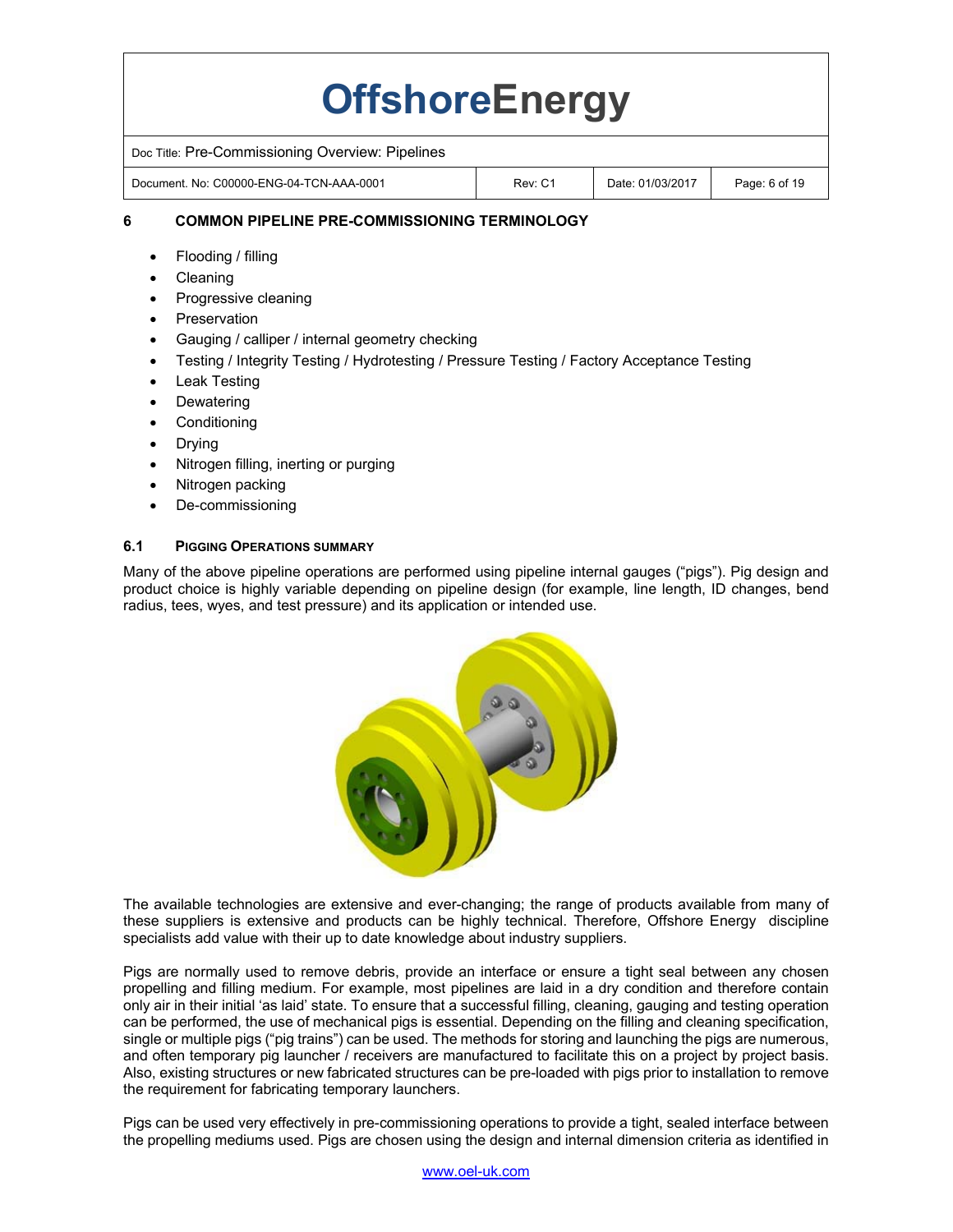| <b>OffshoreEnergy</b>                            |         |                  |               |  |  |
|--------------------------------------------------|---------|------------------|---------------|--|--|
| Doc Title: Pre-Commissioning Overview: Pipelines |         |                  |               |  |  |
| Document, No: C00000-ENG-04-TCN-AAA-0001         | Rev: C1 | Date: 01/03/2017 | Page: 7 of 19 |  |  |

Figure 1 above. The effect of choosing a pig that does not consider all aspects of the pipeline components and any anomalies introduces a high risk of possible "stuck pig" situation, and should be avoided at all costs. If the internal diameters are unknown, or are in any doubt, a foam type pig may be chosen to ensure successful negotiation of the pipeline system prior to the introduction of mechanical pigs.

A typical subsea pig launcher combined as a laydown / initiation head is shown below:



Some of the many types of mechanical and foam pigs, along with their application, are detailed below:

- Standard Separation / Flooding Pig: This is a basic pig body fitted with a standard seal arrangement.
- Brush Pig: This pig is fitted with wire brushes to allow internal cleaning of the pipe to remove loose mill scale in non-internally coated pipelines.
- Magnetic Pig: This pig is fitted with multiple magnets located in the central space of the pig and normally follows the above brush pig to collect ferrous debris and mill scale.
- Gauging Pig: This pig is fitted with circular aluminium gauging plate, normally 95% 97% of the smallest internal diameter of the pipeline. This is used to confirm that no buckles exist in the pipeline. The plate is designed to bend should it encounter a buckle or restriction in the pipeline internal diameter.
- Calliper Pig: This is sometimes used instead of a gauge plate. This type of device would normally include electronic sensors that accurately measure and record the internal diameter of the pipeline along its entire measured length. Upon recovery of the pig, the recorded data can be downloaded and analysed to confirm the presence of buckles or anomalies.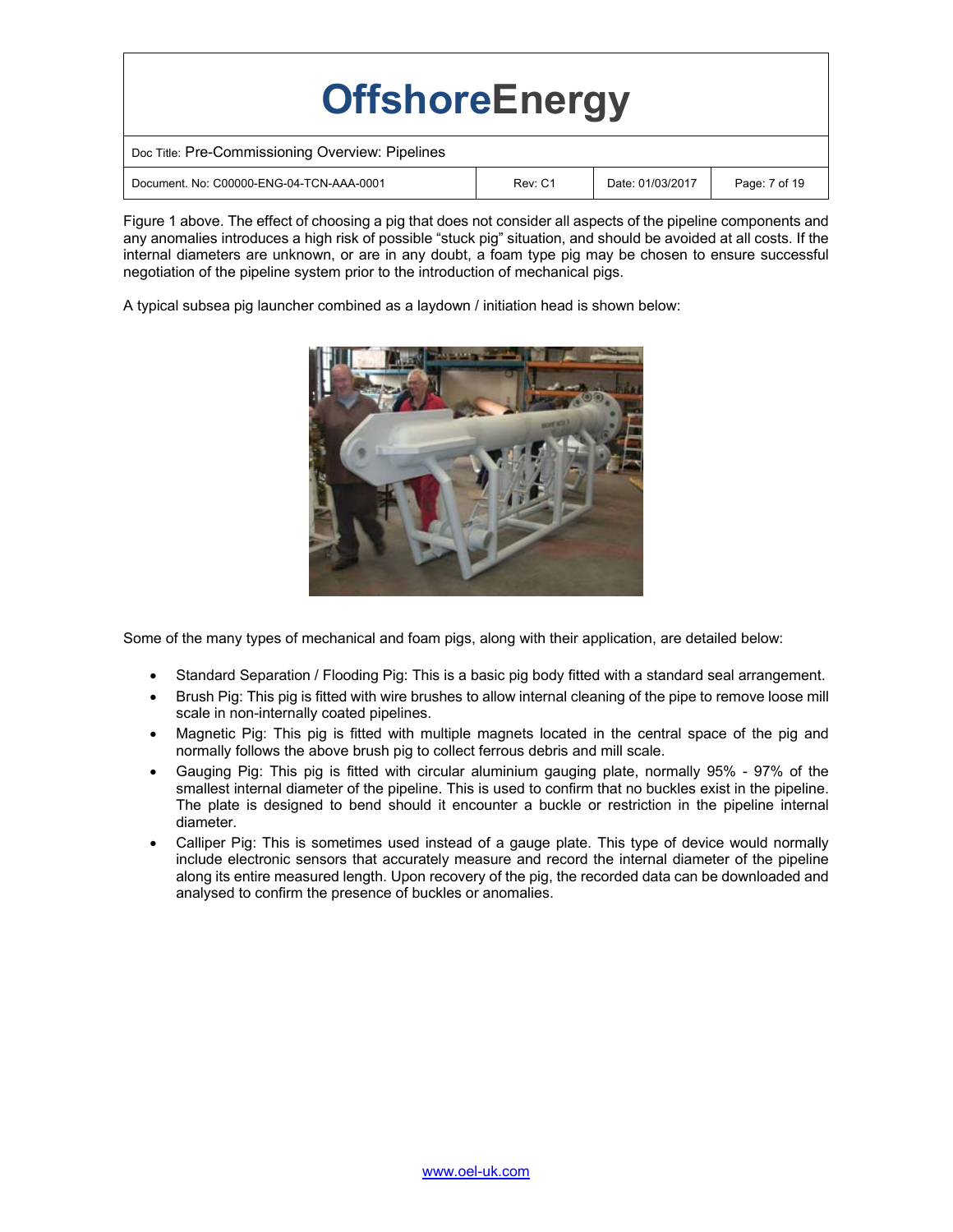| <b>OffshoreEnergy</b>                            |         |                  |               |  |  |  |
|--------------------------------------------------|---------|------------------|---------------|--|--|--|
| Doc Title: Pre-Commissioning Overview: Pipelines |         |                  |               |  |  |  |
| Document, No: C00000-ENG-04-TCN-AAA-0001         | Rev: C1 | Date: 01/03/2017 | Page: 8 of 19 |  |  |  |
|                                                  |         |                  |               |  |  |  |



### **An illustration of calliper tools**

- High Seal Pig: These can be configured to include a multiple high seal or pressure withholding capability and can be used to act as a highly effective dewatering device, pressure barrier or interface.
- Foam Pigs: These are available in various densities of foam (low, medium, high) and can be used in applications where the passage of the pig may be hampered or restricted due to unknown factors such as high debris presence, multiple or unknown diameters, or even as a means to dislodge a stuck pig. The sealing capability of foam pigs is not highly effective and therefore bypass occurs to a much higher degree than a mechanical pig (see below).



- Intelligent Pig: These are highly advanced and sometimes multiple bodied (articulated) pigs that can be used to measure many of the pipeline internal parameters. These include advanced versions of the Calliper pigs mentioned above. Intelligent pigs are available that have multiple sensors to allow highly complex internal measurement and even Magnetic Particle Inspection of an entire pipeline.
- Multi-diameter Mechanical Pig: These can be designed to negotiate multiple known diameters in pipelines. A highly effective sealing capability can be maintained using these devices as part of an engineered solution. All diameters must be known to ensure sealing characteristics are maintained.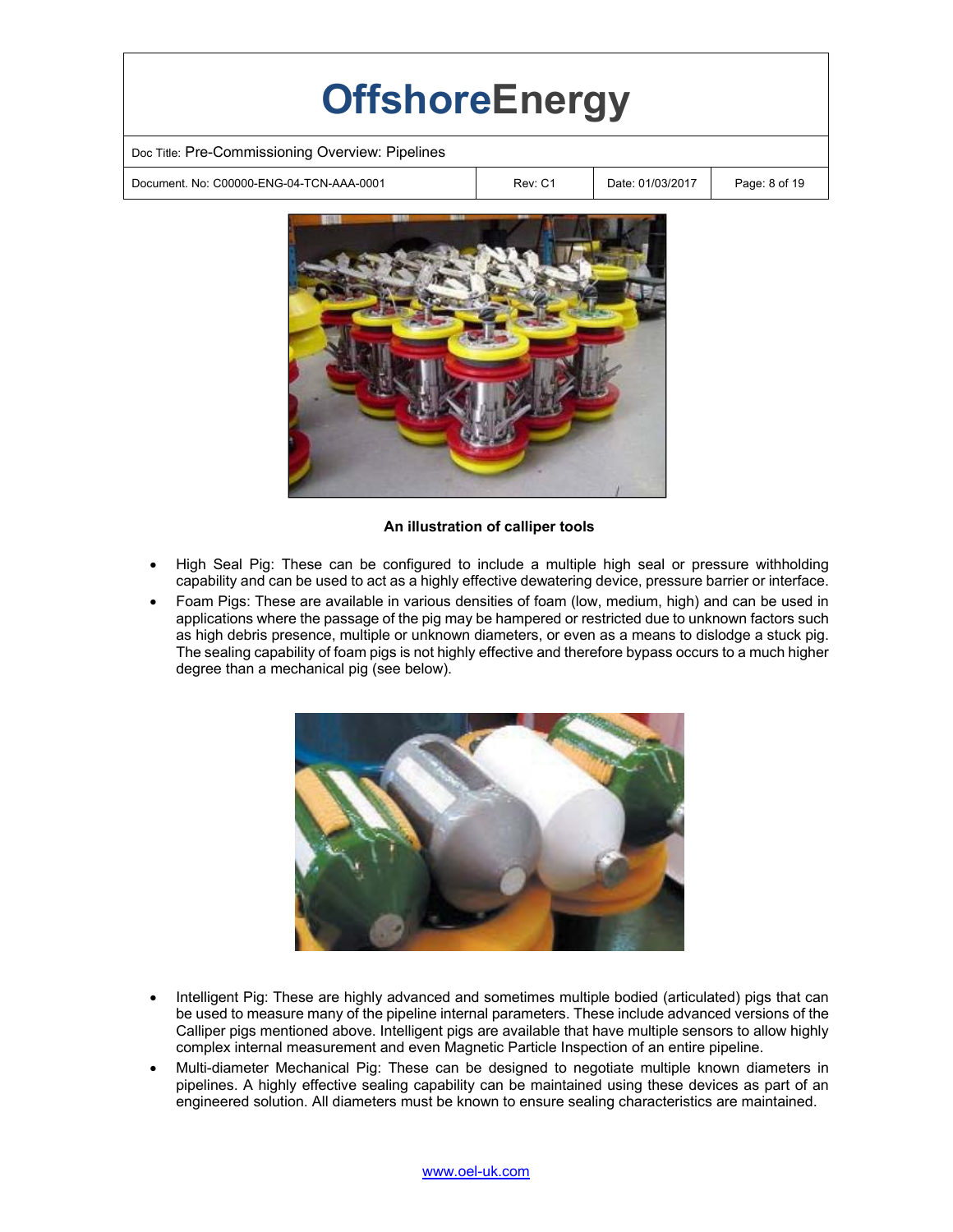| <b>OffshoreEnergy</b>                            |         |                  |               |
|--------------------------------------------------|---------|------------------|---------------|
| Doc Title: Pre-Commissioning Overview: Pipelines |         |                  |               |
| Document, No: C00000-ENG-04-TCN-AAA-0001         | Rev: C1 | Date: 01/03/2017 | Page: 9 of 19 |

Bearing in mind the complexity of some projects and if multiple pipelines are involved, all pigs supplied should be given a unique number which allows it to be identified for a particular application and its intended location and position in the pig train. Further information should also be included on the pig body, such as direction of flow to minimise the risk of error during loading.

Tracking devices can be fitted to pigs. These are useful in a number of ways, for example to confirm launch or receipt of a pig, and also allow tracking should a stuck pig situation be encountered. The transmitter systems used can be varied depending on the propelling medium. Acoustic pig tracking devices are normally used in a water or liquid environment, while electromagnetic tracking devices are used in air environments. Other tracking systems are available which use magnetic sensors and radioactive isotopes to provide greater sensitivity and, therefore, accuracy. Tracking devices are normally mounted in the central core of the pig body and often require the transmitter segment (shown in gold below) to extend from the end of the pig to allow for best possible signal strength. The actual tracking equipment available is either diver held, ROV-mounted or deployed over the side. The illustration below shows typical public domain equipment (acoustic pinger / receiver).



#### **6.2 FLOODING / FILLING SCENARIO**

Flooding, cleaning and gauging operations are often performed as a single operation using multiple pigs. The pig train design incorporates the different pig designs to ensure that the entire operation is completed satisfactorily in a single pass.

Pre-commissioning operations normally start with a flooding operation. This satisfies the requirement for cleaning, gauging and hydro testing and is generally performed by filtering the fill medium with chemically treated sea water. The critical point of this operation is to ensure that the fill operation is completed at the specified rate (generally 0.5 metres / second pig speed), using suitably efficient filters and also that the chemical treatment is completed to the specified concentrations using a client approved product.

The generally accepted fill rate for pipelines is based upon an optimum pigging speed of 0.5 metres per second and therefore, any equipment spread used to perform the fill and chemical treatment operation must be capable of achieving this flow rate at the point of injection into the pipeline. Any nozzles or connection points to a subsea pipeline or structure must consider this to ensure correct sizing to achieve the required precommissioning flow rates.

Indicative information from design code DNV OFS101 2007, Section 10 (O 400):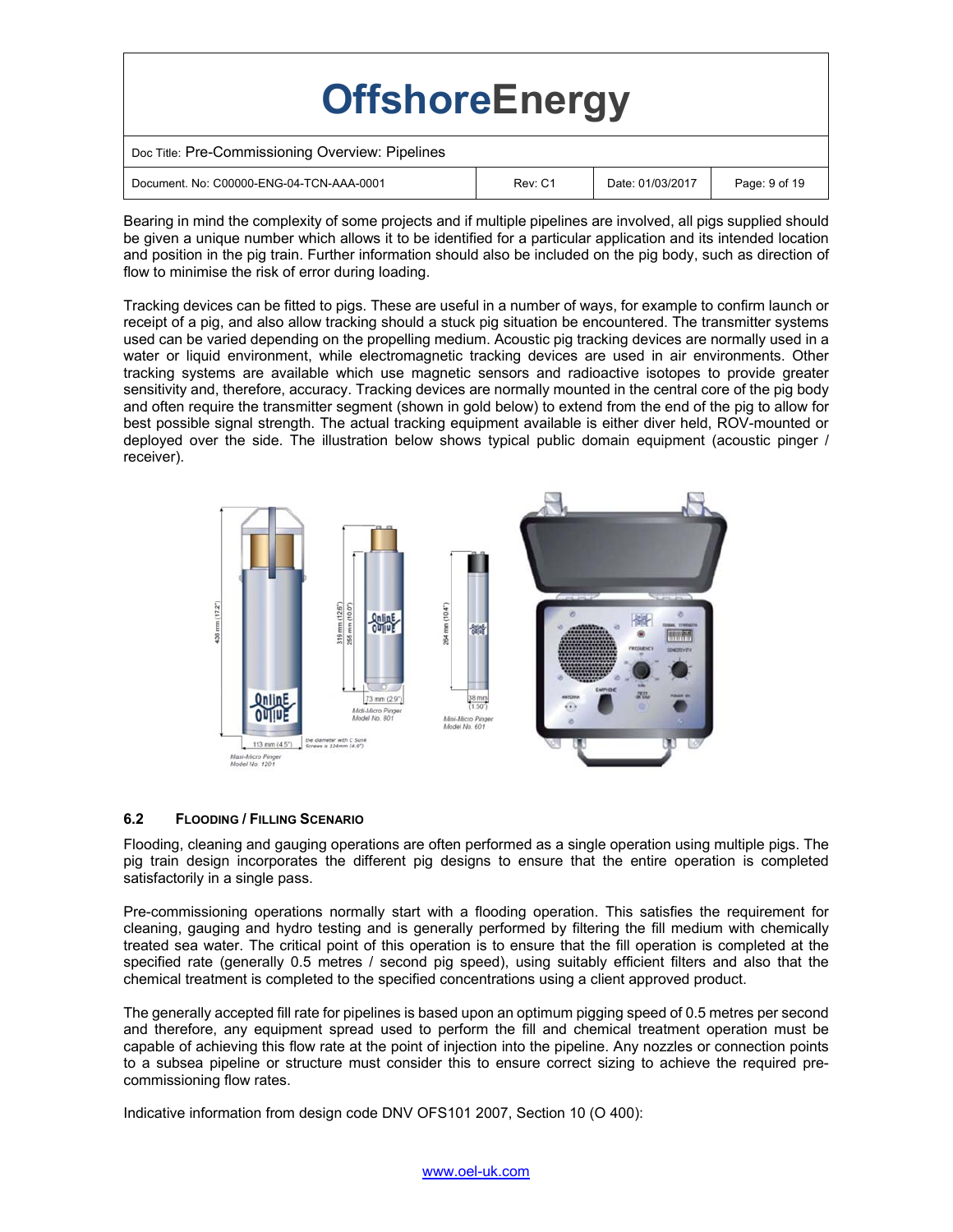| <b>OffshoreEnergy</b>                            |         |                  |                |
|--------------------------------------------------|---------|------------------|----------------|
| Doc Title: Pre-Commissioning Overview: Pipelines |         |                  |                |
| Document, No: C00000-ENG-04-TCN-AAA-0001         | Rev: C1 | Date: 01/03/2017 | Page: 10 of 19 |

#### **400 Cleaning and gauging**

**401** Cleaning and gauging may be combined with the initial flooding of the pipeline, be run as a separate operation, or be combined with the weld sphere removal after completion of hyperbaric tie-in.

**402** Appropriate measures shall be taken to ensure that any suspended and dissolved substances in the fluid used for this operation are compatible with the pipe material and internal coating (if applied), and that deposits are not formed within the pipeline.

**403** Water to be used for flooding should have a minimum quality corresponding to filtration through be filtered to remove suspended particles larger than a 50μm and filter, and should have an average content of suspended matters not exceeding 20 g/m3.

**404** If water quality or the water source is unknown, water samples shall be analysed and suitable actions shall be taken to remove and/or inhibit harmful substances.

**405** If water is to remain in the pipeline for an extended period of time, consideration shall be given to control of bacterial growth and internal corrosion by chemical treatment (see Sec.6 D302).

**406** Added corrosion inhibitors, any chemical additives like oxygen scavengers, biocides, dyes, etc. shall be considered for possible harmful interactions selected to ensure full compatibility and their impact on the environment during and after disposal of the test water shall be considered.

The information above is consistent with other design codes and provides basic guidance regarding precommissioning. It should be considered as the minimum standard for pre-commissioning activities on a new pipeline / system. Further specialist advice can be provided by Offshore Energy.

The use of chemicals is a common requirement to almost every pipeline flooding operation. It is important to ensure that this aspect of the work is performed accurately and in line with client requirements. Chemicals provide corrosion and bacterial protection; the concentration of chemicals to be injected will be specified by the client based on a protection / preservation period for the pipeline while it remains filled with seawater or fresh-water (as required).

There is a small risk of finding installation damage to a pipeline or structure during the pre-commissioning phase and therefore, the chemical protection period is normally 12 months or longer. This ensures that sufficient protection time is allowed for any potential delay during repairs or remedial work. The use of dye is critical to the future pressure testing operation in that it provides a visible means of identifying a leak. The use of dye allows for ROV inspection of subsea pipelines / systems during the test period. The dye is generally fluorescent and allowance is made for a suitably compatible UV (black) light to be fitted to ROV for this purpose.

# **6.2.1 CLEANING**

The cleaning of pipelines as part of the pre-commissioning operations is critical to ensure the quality of the product or service fluid for the pipeline. Furthermore, the potential for a clear and undamaged gauging operation could be affected by any larger debris material that is not removed from the pipeline. This is critical to construction activities and subsequently, to vessel time.

When reviewing or investigating a cleaning specification, the following should be considered:

- i) The client should accept a single pass cleaning operation which is based upon an approved operational procedure.
- ii) Any stipulation allowing clients to reject a cleaning operation or require further cleaning should be avoided.
- iii) The means or methods to prove a pipeline is clean are infinitely variable and therefore risk mitigation is paramount.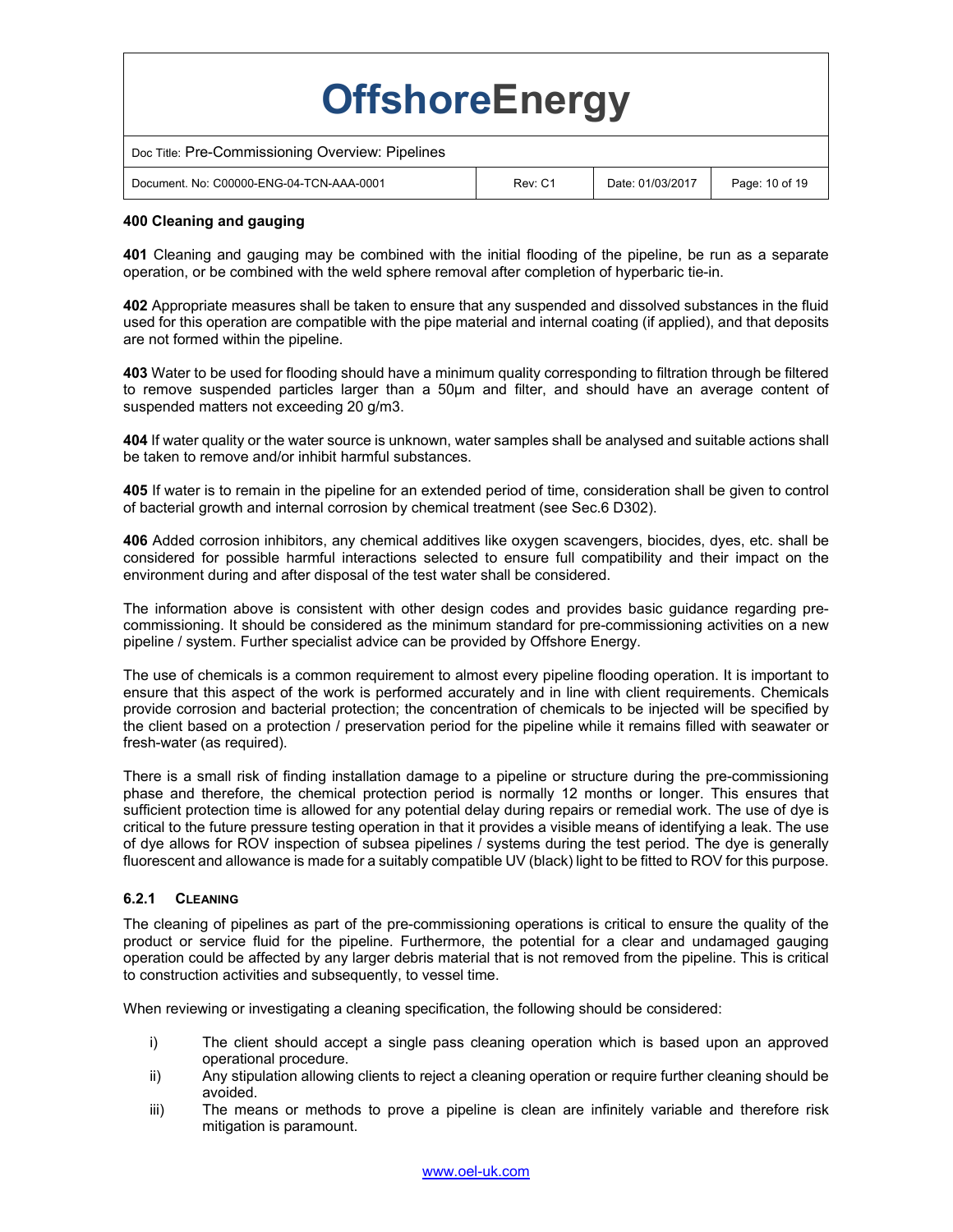| <b>OffshoreEnergy</b>                            |         |                  |                |
|--------------------------------------------------|---------|------------------|----------------|
| Doc Title: Pre-Commissioning Overview: Pipelines |         |                  |                |
| Document, No: C00000-ENG-04-TCN-AAA-0001         | Rev: C1 | Date: 01/03/2017 | Page: 11 of 19 |

iv) Internally coated pipelines should be given special consideration in relation to use of mechanical cleaning pigs. The manufacturing materials for the pigs should be reviewed against the internal pipe coatings to ensure that no damage to the coating could be incurred.

A typical pipeline design code DNV OFS101 2007, Section 10 (O 407) relates to the cleaning operation:

**407** The pipeline cleaning concept shall consider:

- Protection of pipeline components and facilities (e.g. valves) from damage by cleaning fluids and pigs
- Testing devices such as isolation spheres, etc.
- Removal of substances that may contaminate the product to be transported
- Particles and residue from testing and mill scale
- Organisms and residue resulting from test fluids
- Chemical residue and gels
- Removal of metallic particles that may affect future inspection activities

#### **6.2.2 GAUGING**

Gauging of the pipeline or system is critical for a number of reasons. From a client perspective, gauging is normally performed to ensure that the pipeline is suitable for future pigging operations once production is commenced. This allows them to maintain production at optimum levels and ensures that they can launch and receive pigs to remove any build-up of wax or debris. From a construction aspect, it is important to confirm to the client that the pipeline or system has been laid and tied in without any damage or buckling. Should a gauge plate be received in a damaged state, it causes delays while the parties discuss the potential explanations and possible remediation.

A standard gauging pig is normally fitted with an aluminium gauging plate. This is normally mounted toward the rear of the last pig in a flooding, cleaning, gauging train. A typical client specification in relation to the gauge plate is shown below:

*Gauge pigs shall be identical to cleaning pigs and the pigs shall include a gauge plate mounted in front of the*  last set of sealing discs with two sets of separate guiding and sealing discs. Gauge plates shall be machined *aluminium 6 – 10mm thick and removable. The plate should have 8 radial slotted incisions at 45 degree*  intervals to allow the plate to buckle in the presence of a bore reduction, ovality or foreign debris. The leading *edge shall be chamfered 45° to half the plate thickness. Each gauge plate shall be permanently marked with a unique identifier before insertion into the pipeline. Gauging pigs shall be fitted with a pig detector and its position in the line monitored. Gauge plates shall be 95% of the minimum nominal ID of the pipeline.* 

- *In the event pipeline or flowline system ID is not constant throughout, guide disks shall be slotted to ensure pig will negotiate ID variations. In such case, number of slots, number of guide disks and orientation of slots in the guide disk shall be determined by approved pig supplier.*
- *In the event of Multi-ID lines, alternative methods for gauging to be proposed and accepted by client*

Pipeline gauging is one of the more technical aspects of pigging. The client specification above describes what is considered to be the base case for gauging of a pipeline, but there are many other options available and they cover a wide range of electronic equipment and data recording capability. Below are a few examples of what is available, along with the advantages and disadvantages of each.

#### **6.2.3 GAUGE PLATE CONDITION MONITORING SYSTEM**

A gauge plate monitoring system is an add-on to a simple gauge plate as described above. These systems utilise a modified gauge plate that has an electronic connection to an acoustic pinger. Damage to a gauge plate is detected by breaking a closed electrical circuit within the gauge plate that is connected to a pinger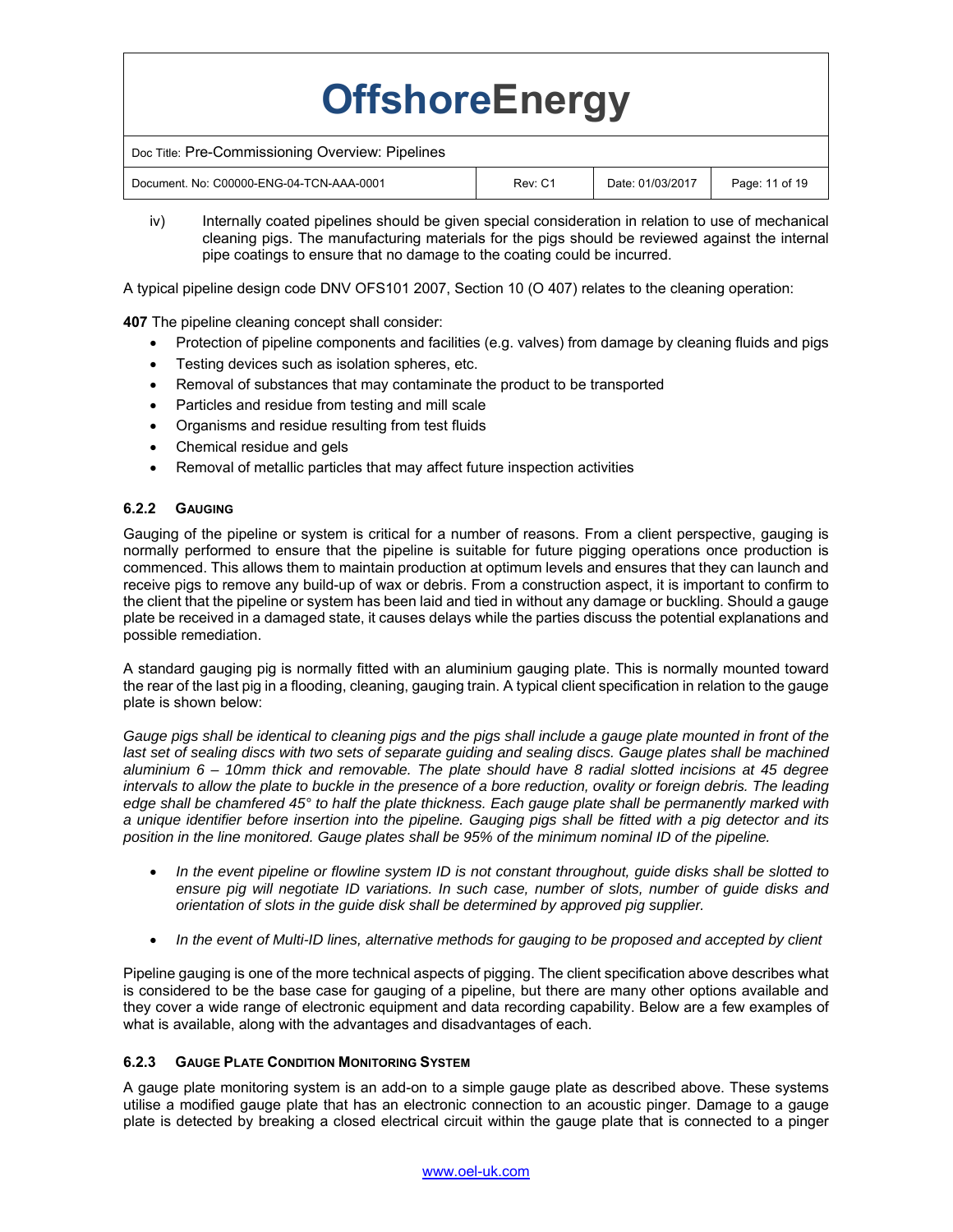| <b>OffshoreEnergy</b>                            |         |                  |                |
|--------------------------------------------------|---------|------------------|----------------|
| Doc Title: Pre-Commissioning Overview: Pipelines |         |                  |                |
| Document, No: C00000-ENG-04-TCN-AAA-0001         | Rev: C1 | Date: 01/03/2017 | Page: 12 of 19 |

input. Any deflection of the gauge plate during the gauging run will result the electrical circuit being broken. This breakage will cause the pinger to change modes confirming damage to the gauge plate.

The principle behind this system is that by using modified aluminium gauging plate attached to the pig, damage to the plate is indicated by the acoustic pinger. Initially, the pinger will be operating in a standby mode which means it will be pinging once every four seconds on a predetermined frequency. On detection of damage to the gauge plate, the pinger will switch to a mode where it will ping once every second and when used in conjunction with topside or vessel based pinger receiver, it provides remote monitoring. Alternatively, the receiver unit can be ROV-mounted.

**Advantages:** This unit would work well in most straight forward situations where damage is unlikely to occur on a pipeline gauging run. It allows the pig receiver containing the gauge pig to remain in place on the seabed if the pinger status indicates no damage. This saves on operational time and therefore, vessel time.

**Disadvantages:** The system does not show the possible location of damage. This is similar to a standard gauge plate. Pumping and pressure data would have to be closely reviewed to identify possible point of impact.

#### **6.2.4 CALLIPER PIGS**

Calliper pig is a technically advanced gauging tool. The unit works by using multiple spring loaded arms, spaced radically around the rear of the pig body, which feed information into calibrated sensors that measure and record any deflection as the tool runs through the pipeline. The arms are also fitted with odometer wheels to record distance travelled. The information received is extensive and provides more information than is necessary to obtain a gauging run acceptance. However, should a buckle or damaged pipe section be encountered the calliper tools can provide exact information as to the extent, orientation and location of the damage. They also provide a record of the entire line and therefore if multiple points along the pipelines are damaged all of them will be recorded, which is not the case with the other tools above.

**Advantage:** Calliper pigs provide an extensive record of the internal pipe detail along entire length.

**Disadvantage:** Units are not bi-directional; back-loading into heads often requires additional planning and cost. If pig launchers and receivers are to be preloaded with pigs, a tether system will be requires to switch the unit on during launch sequence.

#### **6.2.5 SMART GAUGE PIG**

Smart Gauge Pigs utilise the multiple sensor technologies generally used in the calliper type tools, but employ a spring loaded or hard polyurethane gauge disc instead of the individual sensor arms of a calliper. If the smart gauge disc is set to 95% of ID, the only time the unit will record data would be on any defect or anomaly that is greater than 5%. It deflects and returns to original position and therefore allows for multiple defects to be recorded.

**Advantage:** Bi-directional. Records similar data to a Calliper Pg. They are less likely to be damaged due to polyurethane mounting of sensors in place of calliper arms.

**Disadvantage:** Does not record all data along the full length of line. Does not have odometer and therefore to calculate exact location of any damage, the recorded data has to be compared against the pumping data.

# **7 PIPELINE PRE-COMMISSIONING OPERATIONS**

As described in the previous section, pre-commissioning operations generally follow the same sequence of events in order to prove the integrity of a pipeline or flow line system from completion of installation and prior to start up / commissioning.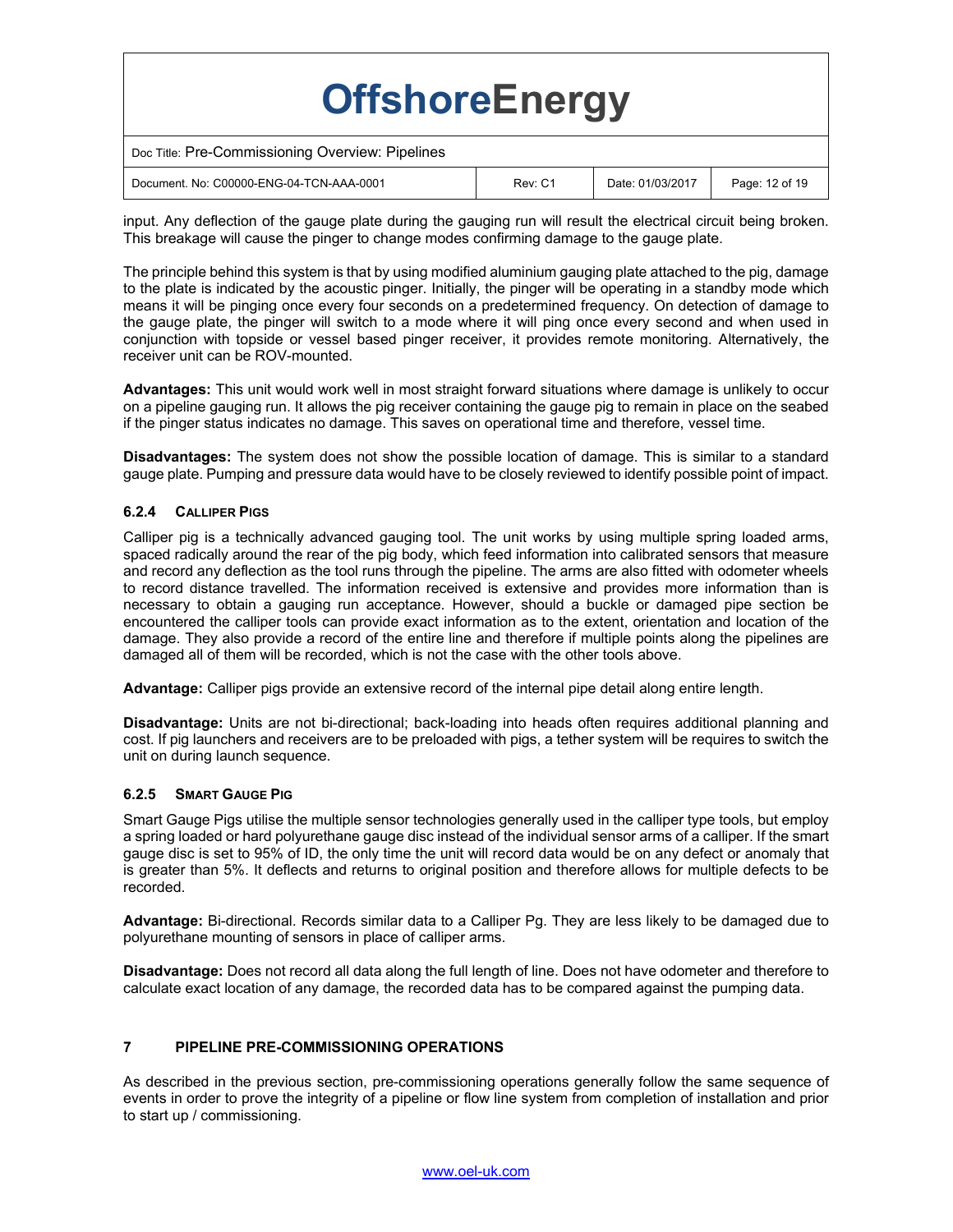| <b>OffshoreEnergy</b>                            |         |                  |                |  |
|--------------------------------------------------|---------|------------------|----------------|--|
| Doc Title: Pre-Commissioning Overview: Pipelines |         |                  |                |  |
| Document, No: C00000-ENG-04-TCN-AAA-0001         | Rev: C1 | Date: 01/03/2017 | Page: 13 of 19 |  |

The following information summarises the operational methods used to complete the pre-commissioning operations. Prior to the commencement of operations for offshore projects, it is often a requirement to pre-load all required pigs into the pig launchers to meet the pipe lay schedule.

# **7.1 FLOODING, CLEANING AND GAUGING**

Primary equipment and resources required to perform the flooding, cleaning and gauging operations is dependent on location, water depth, etc. Most sub-contractor service companies have the capability to perform flooding operations from either topside or a remote subsea location.

The water depth, system diameter and fill volume will play an important role on the choice of equipment to be used for a given project. In shallow water (0-300m) a topside / vessel-based equipment spread is likely to be more efficient and cost effective as long as sufficient deck space is available to locate the equipment.

All equipment used should be suitably designed and fully certified for offshore operations and additional care should be taken if hazardous environment (Zone 2) is identified for equipment. Consideration should be given to ensure that contingency capabilities and spare parts are available for all equipment.

A brief summary of the most common equipment options is provided below.

# **7.1.1 TOPSIDE / VESSEL-BASED FLOODING SPREAD**

In general, topside flooding equipment will be modular and sized to suit the maximum requirements of the project. Almost all topside spreads will include the following:

# **Break tank**

- Sized to ensure at least five (5) minutes of flow at the required minimum rate
- Weight allowances for deck plans must consider the tank in a full condition

#### **Fuel tank**

 May be necessary depending on expected duration of continuous operation and the fuel tank size of any diesel driven equipment

#### **Flooding pump(s)**

 Sized to ensure sufficient flow to achieve the minimum pigging speed and the maximum expected pressure

# **Filter skid**

Sized to be capable of flow rate at maximum requirement for intended operations

# **Chemical injection skid**

- Sufficient numbers of pumps should be included to cover all types of chemicals to be pumped plus 100% spare pump spares and contingency pumps
- Sized to be capable of operating at the required injection pressure and at the maximum flow of the flooding system. Concentration of chemicals is normally in parts per million and can be easily calculated using the PPM requirements compared to pump flow rates.
- A chemical storage container may also be required and allowance must be made for a chemical storage area

# **Hose reel / over-boarding chute**

- The hose reel should be capable of storing and deploying sufficient hose for the water depth plus additional remaining wraps on the reel itself
- Hose support and winching during deployment and recovery should be clearly defined in relation to responsibility
- Scope of supply for hose end connections and limits of systems should be established to ensure that adaptors, hot stabs and connectors are identified and responsibility defined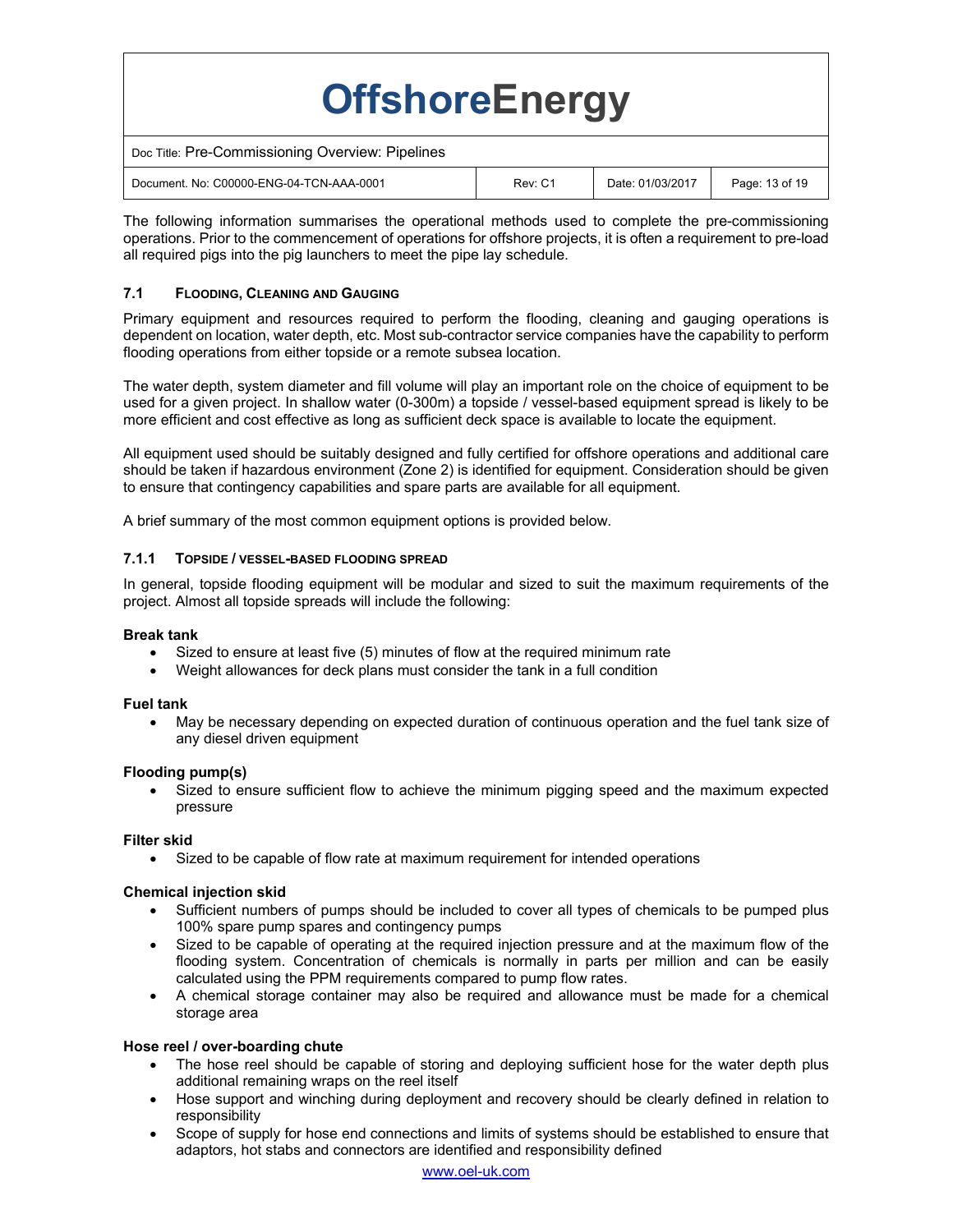| <b>OffshoreEnergy</b>                            |         |                  |                |
|--------------------------------------------------|---------|------------------|----------------|
| Doc Title: Pre-Commissioning Overview: Pipelines |         |                  |                |
| Document, No: C00000-ENG-04-TCN-AAA-0001         | Rev: C1 | Date: 01/03/2017 | Page: 14 of 19 |
|                                                  |         |                  |                |

# **Test / control cabin**

 Must be suitably powered and clean environment with facility to mount pressure gauges, recorders and flow metering displays. The cabin should be set up to allow for all operations to be controlled from this point. Hand held radios should be included in sufficient number to ensure good communication during operations.

# **Pressure / Flow Metering System**

- Topside equipment should include a full range of pressure and flow measurement and recording equipment
- Flooding equipment maximum pressure should not be less than 50% and not exceed 90% of the range of the instrumentation
- All expected flow conditions should be within the range of the flow metering system
- The chemical injection system should include a means of accurately measuring and verifying the injection value in parts per million

#### **Hoses and manifolds**

 Hoses and manifolds will normally be mobilised in half-height containers. Once the equipment is set up and established on site, this container can be left onshore or stored elsewhere if space is restricted.



Below is a typical example of a vessel-based flooding spread layout:

#### **Subsea / remote flooding skid**

As an alternative to the topside based equipment spread described above, some companies can provide a subsea based or remote flooding and testing system. This is advantageous where restricted deck space is available and also for deep water operations (+300m), where longer hoses make handling and deployments more difficult and less effective.

The remote systems are highly effective where the pipe-lay operation has been completed with the pipe remaining empty. The design of the units allows for three main operations to be performed: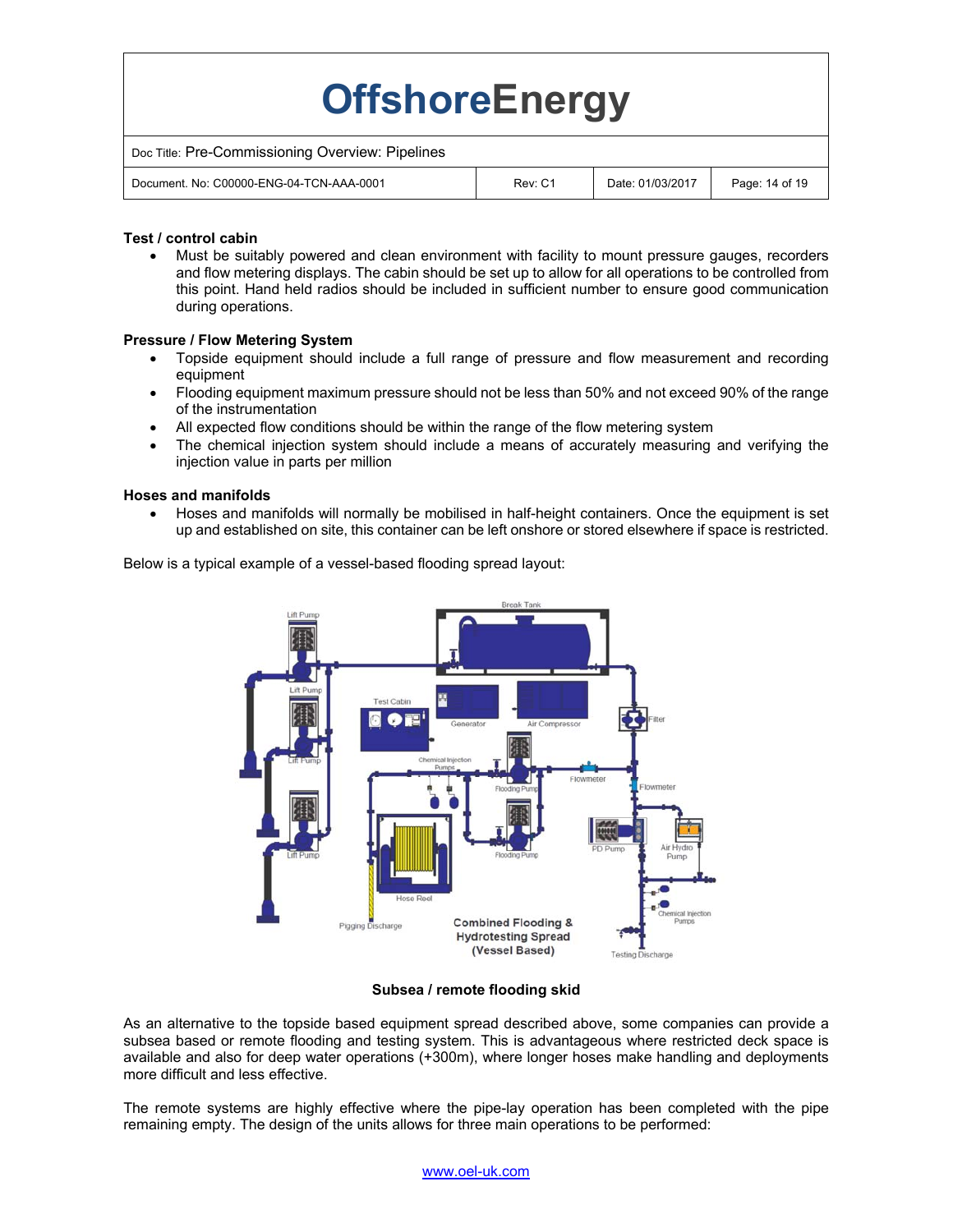| <b>OffshoreEnergy</b>                            |         |                  |                |
|--------------------------------------------------|---------|------------------|----------------|
| Doc Title: Pre-Commissioning Overview: Pipelines |         |                  |                |
| Document, No: C00000-ENG-04-TCN-AAA-0001         | Rev: C1 | Date: 01/03/2017 | Page: 15 of 19 |
|                                                  |         |                  |                |

- Unassisted flow (no intervention required once operation is commenced)
- Assisted flow (ROV hydraulic supply needed to power the remote unit)
- Testing Pump Facility (additional inboard pump allows for testing function using ROV hydraulic supply)

The remote unit is pre-filled filled with the relevant chemicals and set up on deck for the intended pipeline operation. It is then deployed to within a few metres of the connection point to the pipeline / pig launcher. A hose or loading arm is installed from the remote unit to the pipeline connection. The ROV lands itself on a control bed on top of the remote unit; this allows the ROV to operate valves to initiate operation. For unassisted flow, the ROV will connect a hydraulic supply from its own hydraulic system to power the remote unit boost pump.

Unassisted flow is created by connecting the remote module to the pipeline connector or pig launcher. Unassisted flow uses the ambient static head at water depth to provide sea water flow into the remote module and onward into the pipeline. The remote module is basically a filtration, chemical injection, flow control system. The differential pressure between the empty pipeline and subsea ambient is used as a driving medium for the flooding / pigging operation. During these operations the flow will be equalised with static head and at that point, assisted flow is required to complete the operation. This situation normally occurs when the operation is 90% complete.

Assisted flow requires the ROV to land on the control bed on top of the remote unit and connects its hydraulic system via a stab connector. This allows the ROV hydraulic power to drive a boost pump built into the remote unit. The display on the remote unit indicates the pumping parameters, allowing the ROV to complete the operation using this method. This method can also be used to drive a hydro-test pump built into the remote unit to allow subsea testing operations to be completed.

The illustration below shows a typical remote unit (right) connected to a flowline PLET:



# **7.2 HYDRO-TESTING**

In order to comply with the design code and industry standards, all pipelines and subsea systems associated with pipelines are hydro-tested and the pressure held for approximately 24 hours.

The basis of this test is to ensure that the integrity of the system is complete, and that its pressure retaining capabilities exceed the intended operating parameters of the pipeline or system. A common specification for the testing pressure is 1.25 or 1.5 times the design pressure of the pipeline. The hold period of 24 hours allows sufficient time for even small leaks to be evident as a pressure drop. Other factors that can affect the pressure in the pipeline such as temperature change and elevation are also considered. The use of valves to isolate a system is generally avoided as this increases the leak potential increases significantly.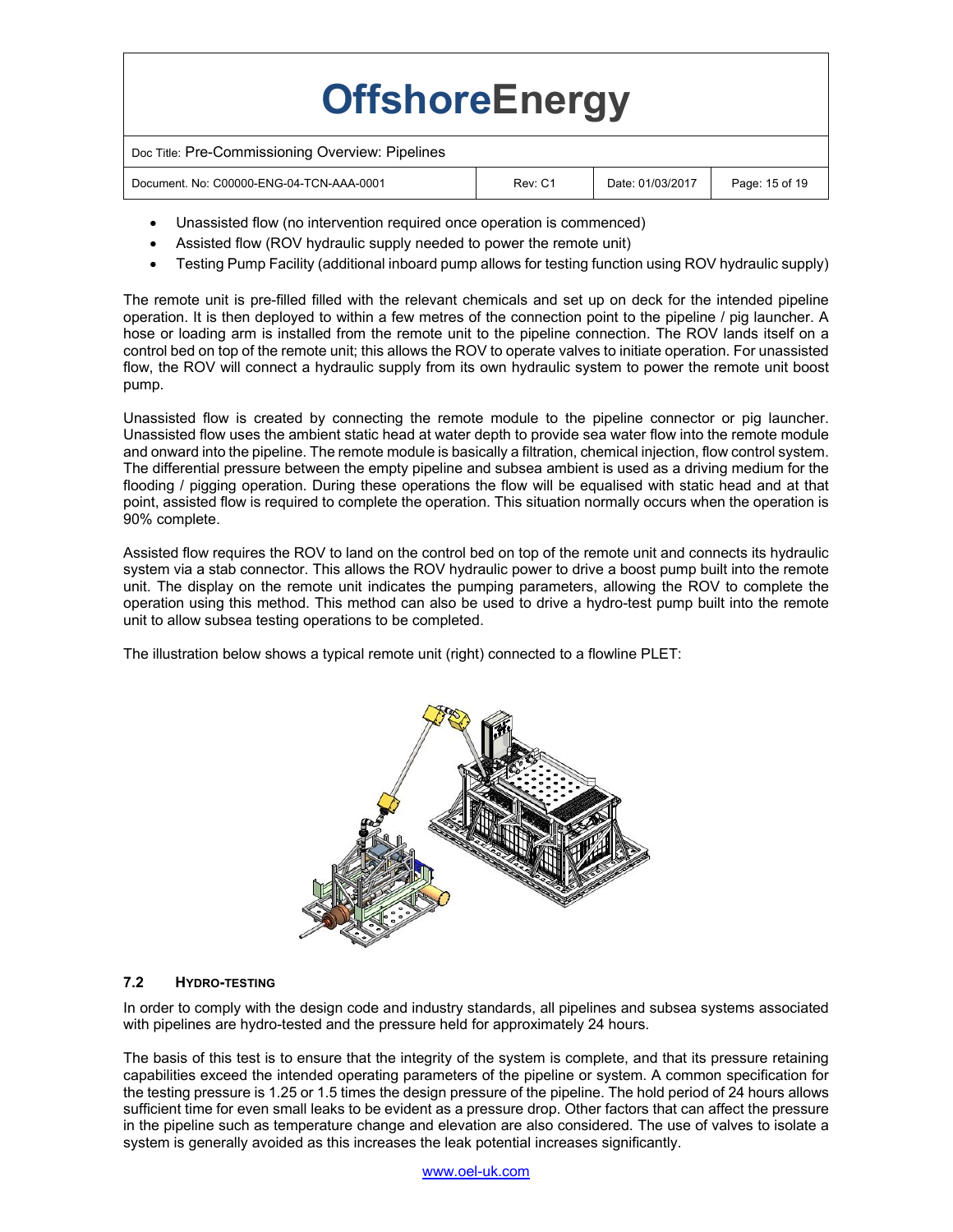| <b>OffshoreEnergy</b>                            |         |                  |                |
|--------------------------------------------------|---------|------------------|----------------|
| Doc Title: Pre-Commissioning Overview: Pipelines |         |                  |                |
| Document, No: C00000-ENG-04-TCN-AAA-0001         | Rev: C1 | Date: 01/03/2017 | Page: 16 of 19 |

Due to the fact that the hydro test is generally achieved at above the design pressure, precautions are taken to ensure that the pipeline is pressurised, monitored and given time to stabilise at key stages during the pressurisation phase. Typically, the pressurisation rate of a pipeline system is 1 Barg per minute up to 95% of test pressure. From 95 – 100% it is reduced to 0.1 Barg. This change in pressurisation rate is known to assist in stabilisation of the test once the final hold pressure is attained.

The accuracy of pressure monitoring equipment is critical during a hydro test and therefore, the accuracy and sensitivity of the equipment is much higher than for other pre-commissioning activities such as flooding or dewatering.

As previously described, the flooding of a pipeline using pigs is critical to the testing operation in order to avoid any air content during hydro testing operations. High air content is an unacceptable and potentially dangerous situation during a pressure test as the compressible nature of air would cause massive damage should a rupture or failure occur during a hydro-test. Typically, a maximum 0.1% air content is set as the acceptance criteria. The air content is measured at around 35% of test pressure and always above a pressure of 35 Barg (500PSIG).

Once the system or pipeline is at test pressure, a hold period commences to ascertain the stability of the system. After pressurisation, it often takes a few hours or more for the pressure to stabilise and allow the 24hour hold period to commence. During the hold period, data is recorded to ensure that the subsea temperature and pipeline pressure is known for the entire period. To achieve an acceptable test, the pressure must be maintained for a 24 hour period without any unexplainable pressure drop. In other words no leaks are allowed, and therefore if a pressure change occurs it must be accountable by change in temperature or other explanation. Throughout the test period, checks for leaks are carried out at all locations. In relation pipelines it is not often that leaks are found along the pipeline length. In most cases, any leaks are found at tie-in in or structure locations. Time should be allowed to perform leak checks in these locations.

Once a successful test period is achieved and client acceptance has been obtained, depressurisation is commenced to reduce the pressure in the system back to zero.

If leaks are indicated and subsequently located during the test period, the leaking section must be isolated and depressurised before any remedial works are completed. If isolation is not possible, the entire system must be depressurised.



The illustration below shows a typical vessel-based hydro-testing spread: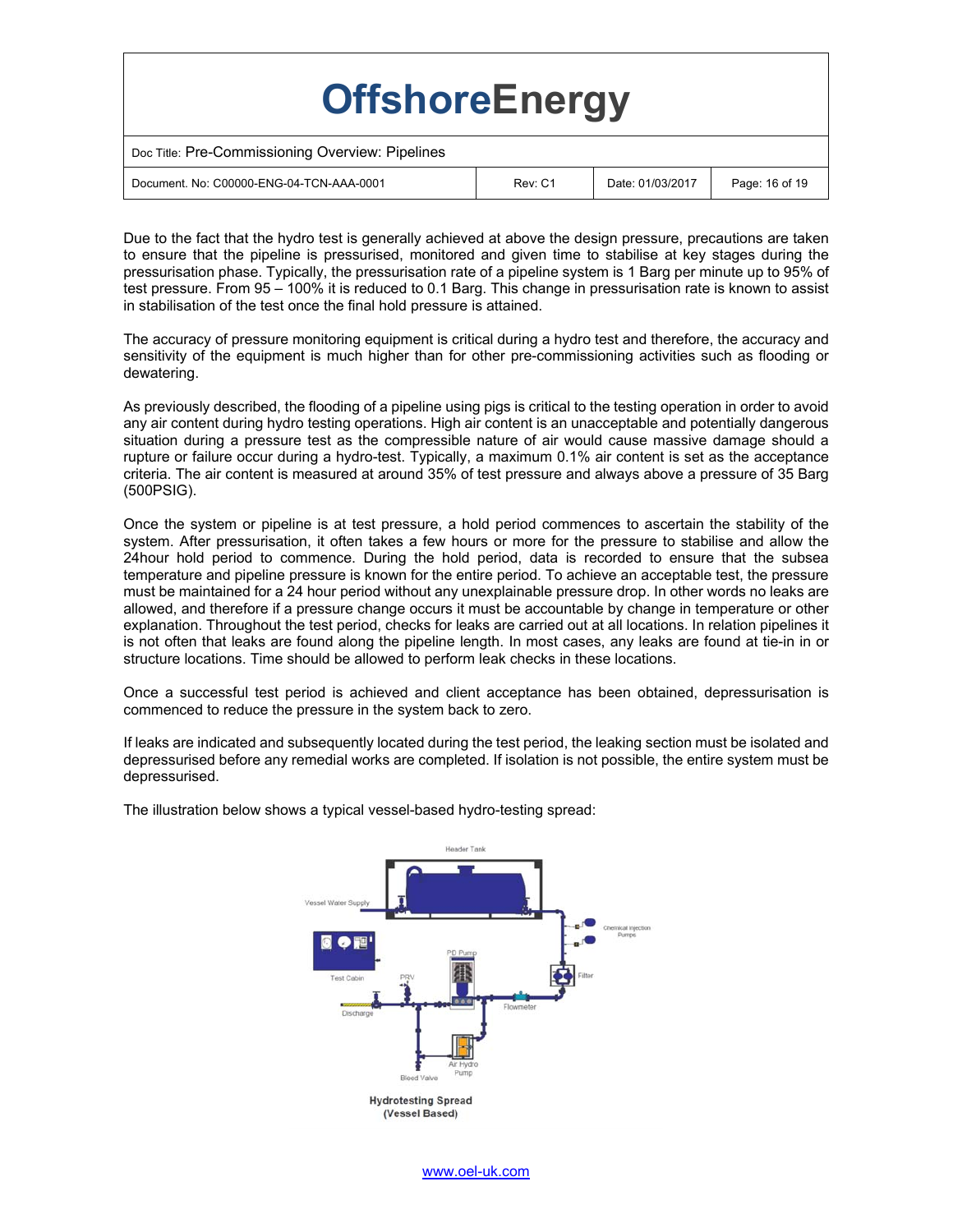| <b>OffshoreEnergy</b>                            |         |                  |                |
|--------------------------------------------------|---------|------------------|----------------|
| Doc Title: Pre-Commissioning Overview: Pipelines |         |                  |                |
| Document, No: C00000-ENG-04-TCN-AAA-0001         | Rev: C1 | Date: 01/03/2017 | Page: 17 of 19 |

As previously described, it is also possible to utilise remote subsea equipment to perform a pressure test. This utilises the ROV hydraulic power to energise the hydraulic pressurising pump and avoids the requirement for long down lines. It also allows the vessel to move to other work during the hold period. Below is an illustration of a subsea test arrangement using remote testing equipment:



#### **7.3 LEAK TESTING**

In order to prepare systems for pre-commissioning operations, it is often a requirement to break the integrity of associated pipe work to create isolations or in some cases to perform further tie in work after completion of a 24-hour hydro test. In these cases, any disturbed or additional connections must be leak-tested to ensure that the integrity of the entire system is maintained. Subsea structures, manifolds and other assembled equipment that contains multiple connections will also be subject to leak testing once the assembly process has been completed.

Leak testing is treated differently to the 24 hour integrity testing as detailed in the previous section. The basis of a leak test is to visually check for external leaks whilst maintaining the test pressure. Often the hold period for a leak test will be one hour but this will be dependent on the complexity of the system. In some cases, a leak test period of six hours or more may be required.

Leak testing operations normally include valve isolations and therefore, a completely leak tight system is often not possible. This is acceptable by maintaining the pressure at or above the test pressure during the entire hold period. If valves are passing through the cavities, it is difficult to quantify this and therefore, it is not part of the acceptance criteria (which is normally 'no visible leaks whilst maintaining the system above test pressure').

Equipment and instrumentation for leak testing is generally very similar to that used for hydro-testing. Pressurisation and depressurisation rates will often be less stringent depending on the complexity of the system.

In all cases, during a pressure test situation any leaks must be isolated and the pressure vented prior to any remedial works being carried out. If the individual section cannot be isolated, the entire system must be depressurised. Client acceptance must always be obtained prior to depressurisation.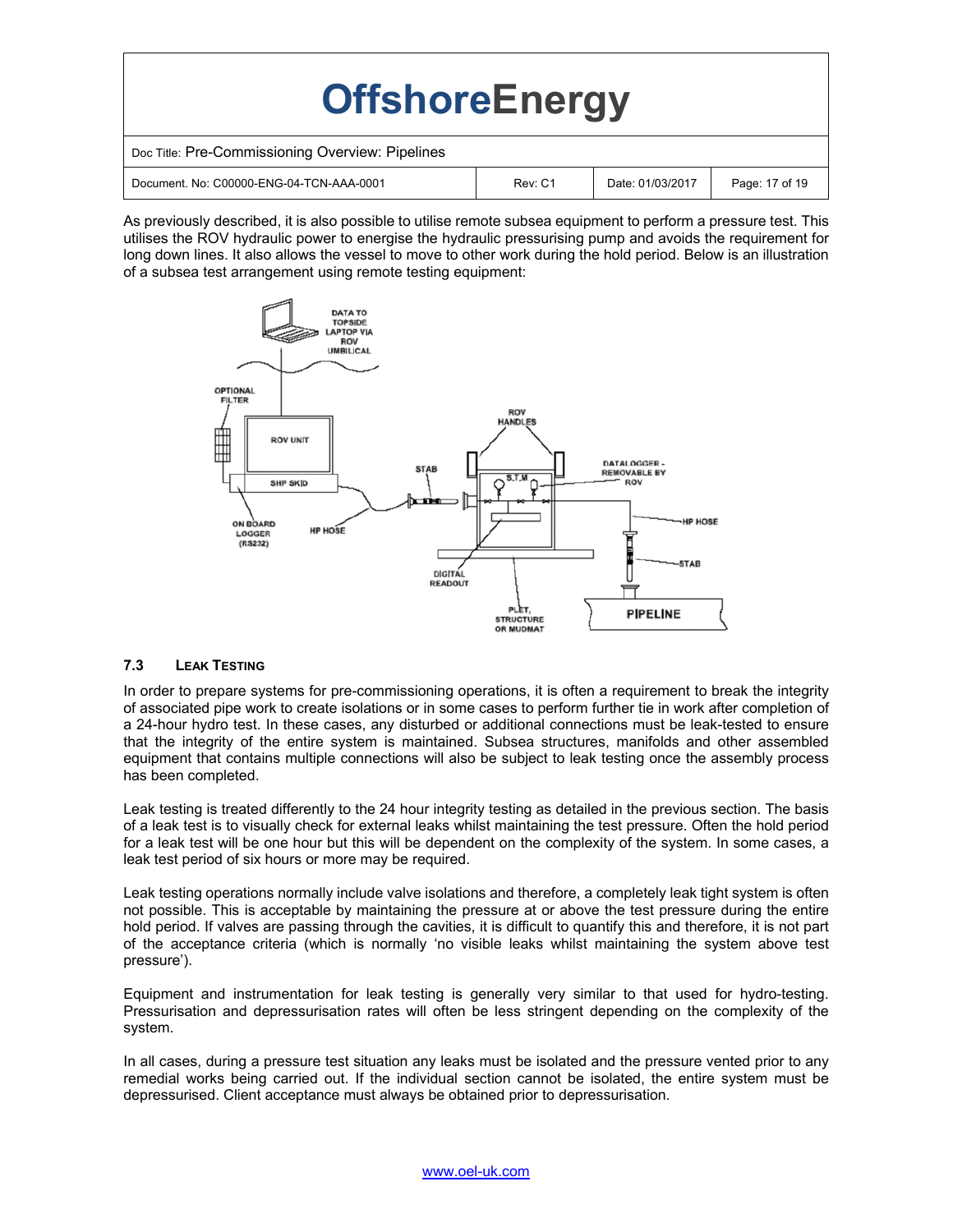| <b>OffshoreEnergy</b>                            |         |                  |                |
|--------------------------------------------------|---------|------------------|----------------|
| Doc Title: Pre-Commissioning Overview: Pipelines |         |                  |                |
| Document, No: C00000-ENG-04-TCN-AAA-0001         | Rev: C1 | Date: 01/03/2017 | Page: 18 of 19 |

# **7.4 DEWATERING, CONDITIONING AND DRYING**

The requirements for dewatering, conditioning or drying are normally specified by the client. Dewatering operations will utilise a pig train design that is based on the level of dryness required by the client. If the dryness criteria is not relevant or of significant importance, a single pig may be used to allow bulk dewatering. In this situation, compressed air equipment will be used to complete the operation. The choice and sizing of the compressors should consider the expected dewatering pressure and the required dewatering velocity for the pig(s).

The presence of a static head should always be reviewed when dewatering will be carried out. Often in an offshore situation, the highest pressure required during the dewatering operation will be the final pressure required to propel the pigs from the bottom of a riser system up to a platform or Floating Production, Storage and Offloading vessel. The static head applied in this instance, as well as the other factors of friction loss in hoses, water depth, etc., will dictate the output specification of the compressed air / dewatering package.

If there is a potential for hydrate or if the system is intended for use with hydrocarbon gas, there will be a requirement to dewater and condition the system. In this situation, the dewatering spread will be required to produce dry air; generally the dryness will be -30 to -40°C. Anything dryer will require specialist drying equipment or nitrogen gas instead of compressed air.

The conditioning element of the dewatering process is achieved with an antifreeze product within a pig train, such as methanol or glycol. A common antifreeze product is monoethylene glycol (MEG). Antifreeze products create an interface during the dewatering process between the chemically treated seawater in the pipeline and the propelling medium of the dewatering pig train. Typically, two or three slugs of MEG will be used to ensure that a minimum water presence remains within the pipeline after dewatering. By using this method, any liquid film that remains on the pipe wall from the dewatering operation will be a MEG film and ensure hydrate inhibition.

A typical dewatering spread will consist of three or five pigs depending on the length of pipeline and the required residual concentration of hydrate inhibition. A sample five pig subsea to subsea dewatering / conditioning train is below:

- o Seawater
- Pig 1
	- o Dry Air / Nitrogen Slug
	- Pig 2 o MEG Slug
- Pig 3
- o MEG Slug
- Pig 4
	- o MEG Slug
- Pig 5
	- o Dry Air / Nitrogen

The number of pigs specified and should be considered at the review stage to ensure that allowance is made for the provision of the materials, chemicals, storage, deck space, etc., as well as the schedule or time allowance to complete the pig loading, launching and dewatering / conditioning operations.

Below is a typical example of a vessel-based dewatering and conditioning arrangement: